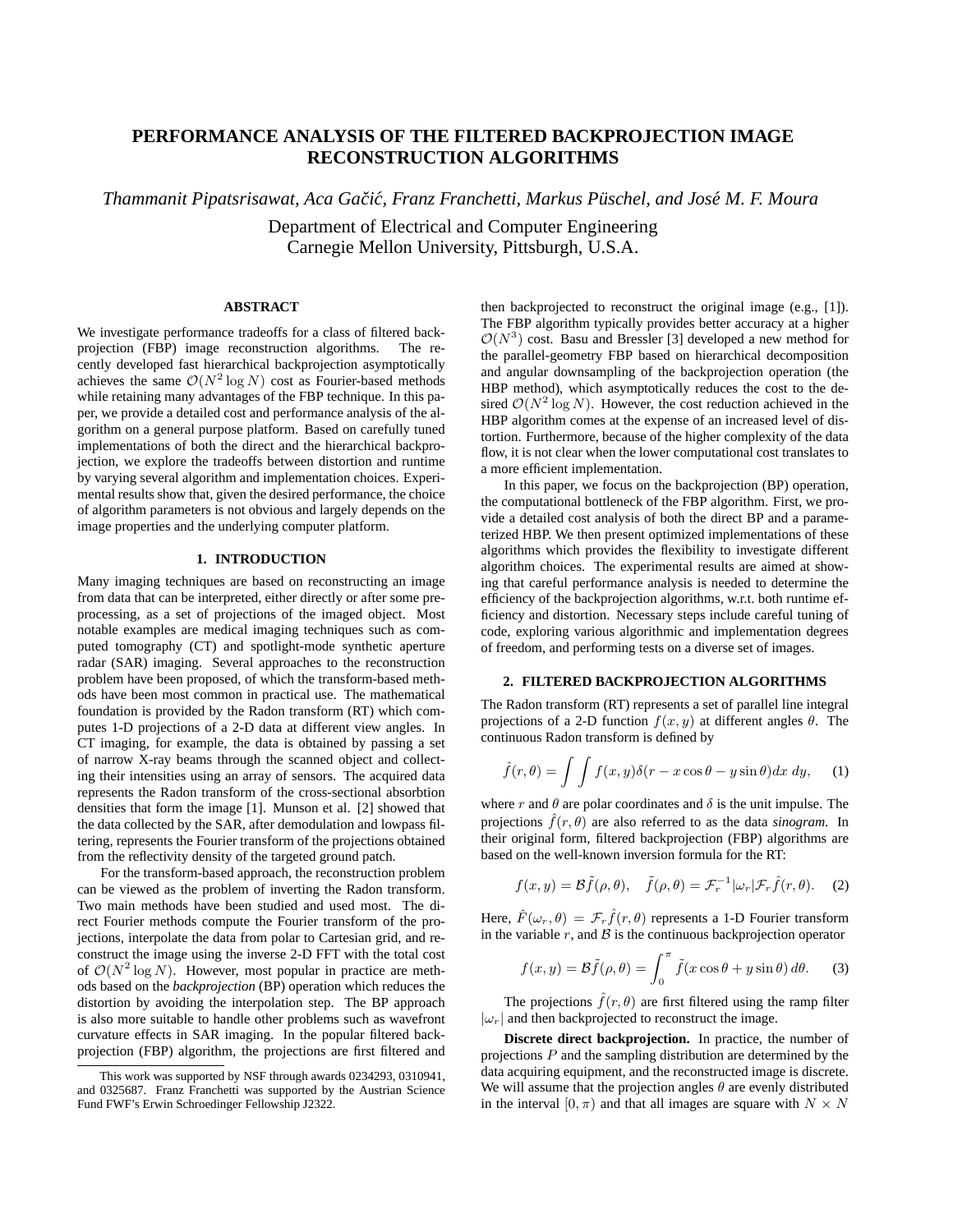pixels. To implement the FBP algorithm on a computer, the backprojection operation is discretized and the ramp filter is windowed and sampled. The discrete backprojection is performed for each pixel  $f(m, n)$  as a sum of projected values over all angles  $\theta$ :

$$
f(m, n) = \sum_{\theta} \tilde{f}(m \cos \theta + n \sin \theta, \theta). \tag{4}
$$

Interpolation with a kernel  $\phi(\rho)$  in the radial direction is required to compute sampled  $\tilde{f}$  at non-integral values. Better approximation to the continuous backprojection can be achieved by introducing the image sampling operator to model the physical properties of the sensing equipment [3]. In our implementation, however, we use the ideal sampling kernel.

**Hierarchical backprojection.** The hierarchical backprojection (HBP) algorithm uses the fact that the angular bandwidth of the sinogram is proportional to the size of the image [4]. Basu and Bresler [3] showed that, under certain assumptions on the image, the problem can be recursively decomposed into a problem of backprojecting onto sub-images using a proportionally smaller number of projections. If the image is, for example, separated into four quadrants of size  $N/2 \times N/2$ , then they can be backprojected using only  $P/2$  available projections. Assuming that  $N = 2<sup>n</sup>$ , the algorithm can be recursed  $n$  times to reach the base case with only one remaining pixel  $(B = 1)$ . This leads to an algorithm with  $\mathcal{O}(N^2 \log N)$  arithmetic cost. Anti-aliasing with a filter  $\psi(\theta)$ is applied after angular downsampling to reduce the distortion. However, some aliasing occurs at each step of the recursion and the effect largely depends on the spectral properties of the image. To investigate this cost/distortion tradeoff, we design a flexible recursion strategy (see schematics in Figure 1) described by the following pseudo-code:

## **Algorithm 1 (Parameterized HBP Algorithm)**

BACKPROJECTION  $(N, \tilde{f}(\rho, \theta))$ **if**  $N \leq B$  **then return** DIRECT BACKPROJECTION $(N, \tilde{f}(\rho, \theta))$ **else for**  $i = 1 \ldots 4$  **do if**  $N \le D$  **then**  $\tilde{f}(\rho,\theta) \leftarrow$  DOWNSAMPLE  $(\tilde{f}(\rho,\theta), \phi(\rho), \psi(\theta))$ **endif**  $(\tilde{f}_i(\rho, \theta)) \leftarrow \text{Segment}(\tilde{f}(\rho, \theta)), i)$  $b_i(x,y) \leftarrow \text{BackPROIECTION } (N/2, \tilde{f}_i(\rho, \theta))$ **endfor return** TILE BLOCKS $(b_0(x, y), \ldots, b_3(x, y))$ **endif**

First, the recursion simply segments the original image sinogram into sub-sinograms corresponding to image blocks of size  $D$  without downsampling. This is really a form of angular oversampling suggested in [3] to further decrease the distortion. From that point on, the angular smoothing and downsampling is applied recursively until a base case block size  $B$  is reached. At that moment, the direct backprojection is applied to all sub-sinograms, and the resulting image blocks are tiled to form the reconstructed image. For example, for  $D = B = N$ , the algorithm is equivalent to the direct BP, and for  $D/B = 1$  no cost savings occur.

Savings in arithmetic cost occur only for sub-image sizes in the range between  $D$  and  $B$  (dotted line in Figure 1), where the projections are downsampled. We vary both  $D$  and  $B$  to examine the effects on performance.



**Fig. 1**. Recursion strategy for the HBP algorithm; cost savings occur in the dotted range.

**Cost of direct and hierarchical backprojection.** The number of collected projections  $P$  is typically chosen to be proportional to the image size  $P \sim N$ . The direct backprojection operation dominates the cost since it requires a summation of  $P$  values for all  $N^2$  pixels and is hence  $\mathcal{O}(N^3)$ , where we assume an interpolation cost of  $\mathcal{O}(1)$ . The cost of the direct BP is

$$
\mathbf{C}^{BP}(N, P, \phi) = (10 + c(\phi))N^2 P + N^2 + 4. \tag{5}
$$

The constant  $c(\phi)$  depends on the chosen radial interpolator  $\phi$ (e.g.,  $c(\phi) = 4$  for linear and  $c(\phi) = 10$  for cubic spline).

The exact arithmetic cost (counting additions, multiplications, absolute value, and rounding equally) of our parameterized HBP algorithm is given by

$$
\mathbf{C}^{HBP}(N, P, D, B, \phi, \psi) =
$$
  
\n
$$
c_1(\phi, \psi) P \left[ \sqrt{2}N \right]_N^{\mathcal{D}} \log_2 \left( \frac{D}{B} \right) + c_2(\phi) N^2 P \frac{B}{D}
$$
  
\n
$$
+ c_3 P \left( \frac{N}{D} \right)^2 + c_4 \left( \frac{D}{B} \right)^2 + c_4 P \frac{D}{B} + N^2 + \mathcal{O}(N) \quad (6)
$$

In the limit case when  $D = N$  and  $B = 1$ , the cost approaches  $\mathcal{O}(N^2 \log N)$  or, precisely,

$$
\mathbf{C}^{HBP} = c_1(\phi, \psi)PN \log_2 N + \mathcal{O}(N^2). \tag{7}
$$

The constants  $c_1$  and  $c_2$  depend on the choice of the interpolator and the anti-aliasing filter  $\psi(\theta)$ . We choose  $\psi(\theta) = [0.5 \ 1 \ 0.5]$ for all experiments. Then, for example,  $c_1 = 40$ ,  $c_2 = 20$  for the linear and  $c_1 = 88$ ,  $c_2 = 46$  for the cubic spline interpolator. Note that in (6) the second term dominates the cost when the window size  $D/B$  is small and the third term dominates when D is chosen small. In both cases the cost approaches  $\mathcal{O}(N^3)$ .

## **3. IMPLEMENTATION AND OPTIMIZATION**

This section describes our C implementation of algorithm 1. Our goal was fast and portable code that enables investigation of performance tradeoffs as well as implementation choices.

**System Design.** Our system implements algorithm 1 by the following functions: 1) BACKPROJECTION() is the main recursive function. Depending on the current state of the recursion and the parameters  $B$  and  $D$ , it applies the recursive algorithm with or without downsampling or calls the direct method; 2) DIRECT-BACKPROJECTION() implements the direct BP algorithm; 3) The functions DOWNSAMPLE(), TILEBLOCKS() and SEGMENT() are helper functions and a part of BACKPROJECTION(); The functions  $\phi(\rho)$  and  $\psi(\theta)$  can be runtime or compile-time parameters trading speed versus generality. Allowing for automated investigation of program configurations and algorithm parameterizations, we make heavy use of the C preprocessor. To avoid data copying in TILE-BLOCKS() and SEGMENT() we used dynamic memory allocation involving pointer arithmetic instead of 2D arrays and sub-arrays.

**Optimization.** To facilitate debugging and verification, we first implemented algorithm 1 in a straight-forward manner. We then restructured our implementation to optimize for speed. Optimizing compilers featuring inter-procedural optimization support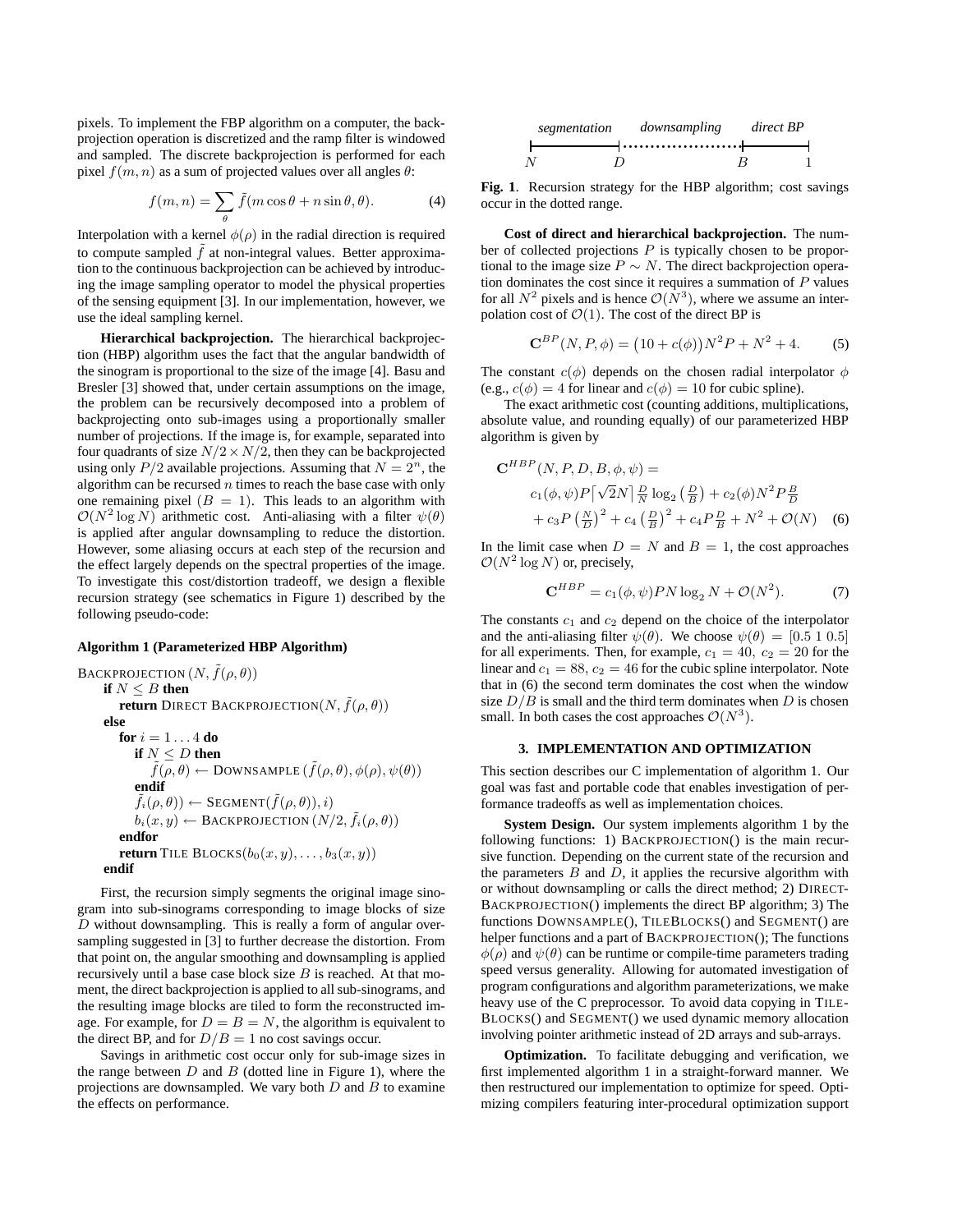| <b>Optimization Methods</b>                    | <b>Runtime</b> |
|------------------------------------------------|----------------|
| Basic implementation                           | 41.20 s        |
| $+$ Loop invariant code motion and loop fusion | 0.64 s         |
| + Precomputation of constants                  | 0.23 s         |
| + Function inlining and further loop fusion    | 0.08 s         |

**Table 1.** Impact of optimization methods on the runtime for  $N =$  $P = 128$ . The fastest version applying all optimization methods is running at 15 % of the machine's peak performance.

most of the optimization techniques we applied. However, the compilers often underachieve when optimizing codes featuring pointer arithmetic so we resort to hand-optimization. In addition we applied some problem-specific optimizations. For a problem size of  $128 \times 128$  pixels and 128 projections, our optimized implementation runs at approximately 15 % of the system's peak performance and is 500 times faster than our basic implementation. Table 1 summarizes the impact of different optimization steps that are detailed below.

Function Inlining. When the functions computing  $\phi(\rho)$  and  $\psi(\theta)$  are compile-time parameters, we inline them to avoid the function call overhead. In addition, we make sure that mathematical library functions are inlined when supported by the compiler.

Loop Invariant Code Motion. The functions DOWNSAM-PLE() and DIRECTBACKPROJECTION() contain loops which compute expressions with loop-invariant sub-expressions. These subexpressions are moved outside of the loops.

Loop Fusion. We fused the functions DOWNSAMPLE() with SEGMENT() and TILEBLOCKS() with BACKPROJECTION() leading to multiple loops operating on the same data set. In addition, the function DOWNSAMPLE() contains application of both  $\phi(\rho)$ and  $\psi(\theta)$  translating into a sequence of loops over the same data set. To optimize for locality, we reordered the computation and fused these sequences of loops leading to a small number of loops with more compute-intensive loop bodies.

Precomputation of Constants. We precompute the values of  $\sin \theta$  and  $\cos \theta$  for all angles  $\theta$  and store the results in an array. This replaces an evaluation of a transcendental function by a memory access.

#### **4. RESULTS**

We evaluated our implementation of algorithm 1 for runtime and distortion performance as a function of several parameters.

**Platform.** We performed all experiments on a 3.2 GHz Intel Pentium 4 platform with 8 kB L1, 512 kB L2 data cache, and 1GB DDR RAM. The system was running Linux Fedora Core 2 and we were using the Intel C++ compiler 8.0 with compiler flags "-fast" which was experimentally determined to be the best choice.

**Performance metrics.** As the runtime performance measure we use the execution time of the compiled C code as well as the number of floating point operations per second (FLOPS). To measure the distortion, we use both visual and quantitative measures. For the latter we choose the root mean square error (RMSE) of the reconstructed image  $\bar{f}(m, n)$  relative to the original  $f(m, n)$ :

$$
\epsilon_{\text{RMSE}} = \sqrt{\|\bar{f} - f\|_F / \|f\|_F},\tag{8}
$$

where  $\|\cdot\|_F$  is the Frobenius norm.

**Experimental Setup.** All experiments are performed on images of size  $512 \times 512$  pixels with  $P = 1024$  projections. We evaluate different algorithm strategies by varying both D and B, and by choosing our radial interpolator  $\phi(\rho)$  as either the nearest neighbor, linear, cubic, or cubic spline. In our experiments we use four images with different spectral characteristics: 1) The standard Shepp-Logan phantom head image, 2) "peppers", a smooth picture featuring soft shapes, 3) "harbor", a highly detailed image with substantial energy in the high frequency range, and 4) "Gaussian", an image created of several 2D Gaussian functions with different means and variances. Both the ramp filtering and the forward 2D RT are performed using MATLAB, where for the RT we use MAT-LAB's radon function.



**Fig. 2**. Runtime (contiguous line) and FLOPS (dashed line) for various base case sizes and interpolators.

**Runtime performance experiments.** In the first experiment we analyze the runtime behavior of algorithm 1 without oversampling  $(D = N)$  by varying the parameter B from the fully recursive  $\mathcal{O}(N^2 \log N)$  case where  $(B = 1)$  to the direct BP method  $(B = N)$ . The results in Fig. 2 show that the runtimes using various interpolators rise proportionally with their cost, i.e., cubic spline is slowest while nearest neighbor is fastest. On the other hand, the cost savings arising from the recursion and downsampling (see Figure 1) do not always provide the fastest turnaround time since more recursion steps mean more complicated data access patterns. The full recursion is 50 % slower than the optimal runtime obtained for  $B = 16$ . The algorithms perform at 10% to 15 % of the peak performance and show best performance for medium to large base case sizes where data access patterns and the amount of arithmetic operations are best balanced. For the direct method the performance drops significantly due to cache effects.

In the second experiment, we include the angular oversampling controlled by the size  $D$  as we explained in Section 2. Figure 3 (top) shows the runtime plots for all combinations of  $B$  and D, where we use the cubic spline interpolator. Different lines correspond to different window sizes  $(D/B)$  (see Figure 1) whereas the x-axis determines the window position  $B$ . For the maximum execution speedup, it is clearly advantageous to use  $B$  as large as possible for a fixed window length. It remains to explore how these choices affect the reconstruction accuracy, which we do next.

**Distortion analysis experiments.** Using the same setup as for the runtime experiments, we create error plots for the phantom head and the harbor image, shown below the runtime plot in Figure 3. For the phantom head, a smaller base case size always gives smaller error for the same window length. However, we might choose to trade accuracy for speed or vice versa. For